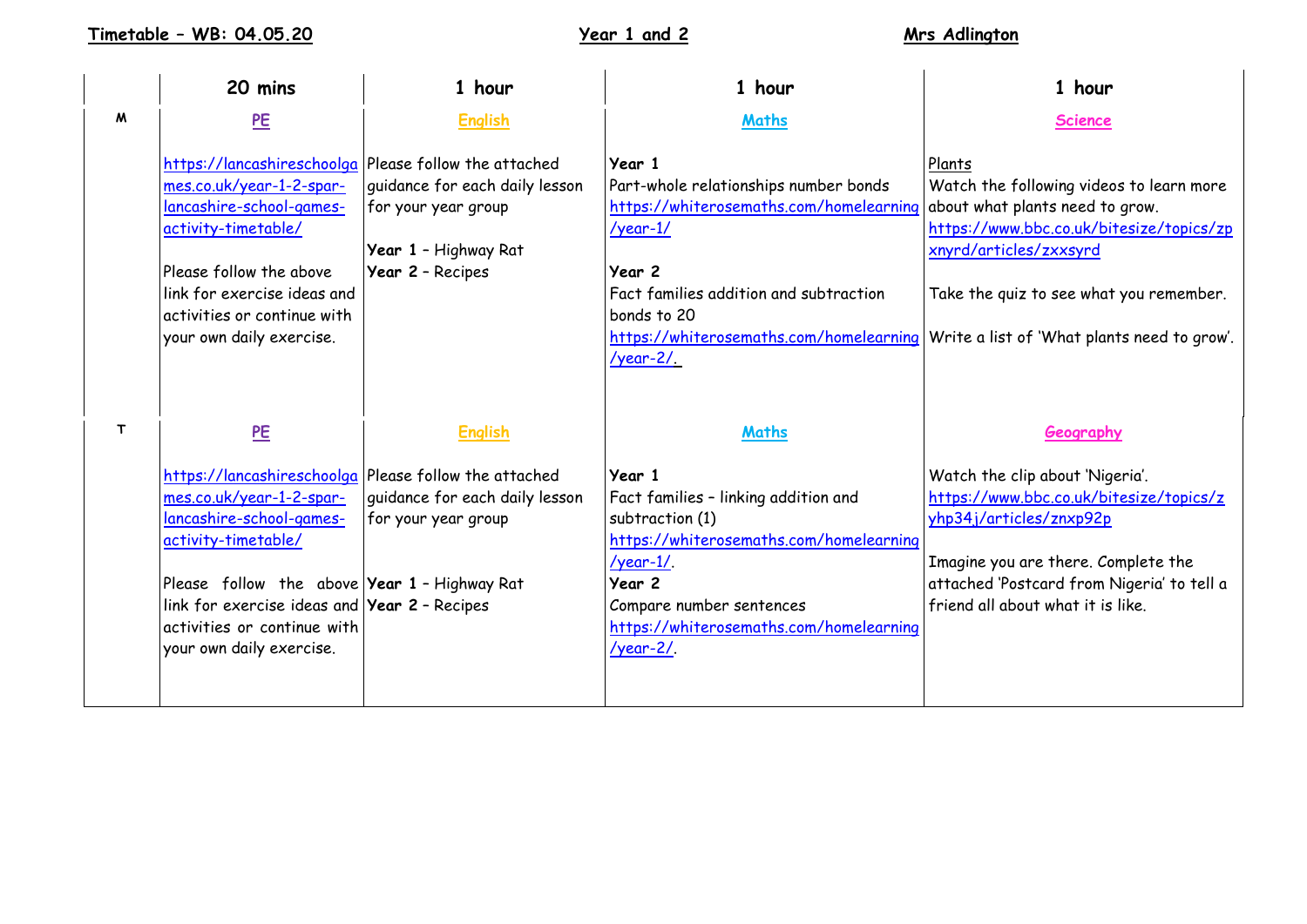| W  | PE                                                                                                                                                                                                                                          | <b>English</b>                                                                                                                                    | Maths                                                                                                                                                                                                                                                                                 | <u>Art</u>                                                                                                                                                                                                                                                                           |
|----|---------------------------------------------------------------------------------------------------------------------------------------------------------------------------------------------------------------------------------------------|---------------------------------------------------------------------------------------------------------------------------------------------------|---------------------------------------------------------------------------------------------------------------------------------------------------------------------------------------------------------------------------------------------------------------------------------------|--------------------------------------------------------------------------------------------------------------------------------------------------------------------------------------------------------------------------------------------------------------------------------------|
|    | https://lancashireschoolga<br>mes.co.uk/year-1-2-spar-<br>lancashire-school-games-<br>activity-timetable/<br>Please follow the above<br>link for exercise ideas and<br>activities or continue with<br>your own daily exercise.              | Please follow the attached<br>quidance for each daily lesson<br>for your year group<br>Year 1 - Highway Rat<br>Year 2 - Recipes                   | Year 1<br>Add together and find a part<br>https://whiterosemaths.com/homelearning<br>$\frac{\gamma}{2}$ /year-1/.<br>Year 2<br><b>Related Facts</b><br>https://whiterosemaths.com/homelearning Work in his style to either re-create the<br>$\frac{\gamma}{2}$ /year-2/.              | Look at Henri Rousseau's jungle -<br>Surprised! from last week.<br>same picture or make up your own inspired<br>by him.                                                                                                                                                              |
| Th | <b>PE</b><br>https://lancashireschoolga<br>mes.co.uk/year-1-2-spar-<br>lancashire-school-games-<br>activity-timetable/<br>Please follow the above<br>link for exercise ideas and<br>activities or continue with<br>your own daily exercise. | <b>English</b><br>Please follow the attached<br>guidance for each daily lesson<br>for your year group<br>Year 1 - Highway Rat<br>Year 2 - Recipes | Maths<br>Year 1<br>Add more and count on within 20<br>https://whiterosemaths.com/homelearning<br>$\frac{\gamma}{2}$ /year-1/.<br>Year 2<br>Add and subtract ones<br>https://whiterosemaths.com/homelearning Use the words to write a prayer, thanking<br>$\frac{\gamma}{2}$ /year-2/. | <b>RE</b><br>Spread the Word-Pentecost<br>Last week you learnt about how Jesus rose<br>from the dead. He told his friends he was<br>going to Heaven, but he would send<br>something very special to look after them.<br>Read page 84-85 below.<br>Jesus for sending the Holy Spirit. |
| F  | PE<br>https://lancashireschoolga<br>mes.co.uk/year-1-2-spar-<br>lancashire-school-games-<br>activity-timetable/<br>Please follow the above<br>link for exercise ideas and<br>activities or continue with<br>your own daily exercise.        | <b>English</b><br>Please follow the attached<br>guidance for each daily lesson<br>for your year group<br>Year 1 - Highway Rat<br>Year 2 - Recipes | Maths<br>Year 1<br>Friday challenge<br>https://whiterosemaths.com/homelearning<br>$\frac{\gamma}{2}$ /year-1/.<br>Year 2<br>Friday challenge<br>https://whiterosemaths.com/homelearning<br>$\frac{\gamma}{2}$ /year-2/.                                                               | <b>PSHE</b><br>Learn about the importance of<br>friendships.<br>Follow the lesson plan below to learn about<br>friendships.<br>https://www.bbc.co.uk/bitesize/articles/z<br>hmpnrd<br>Complete the activity at the bottom.                                                           |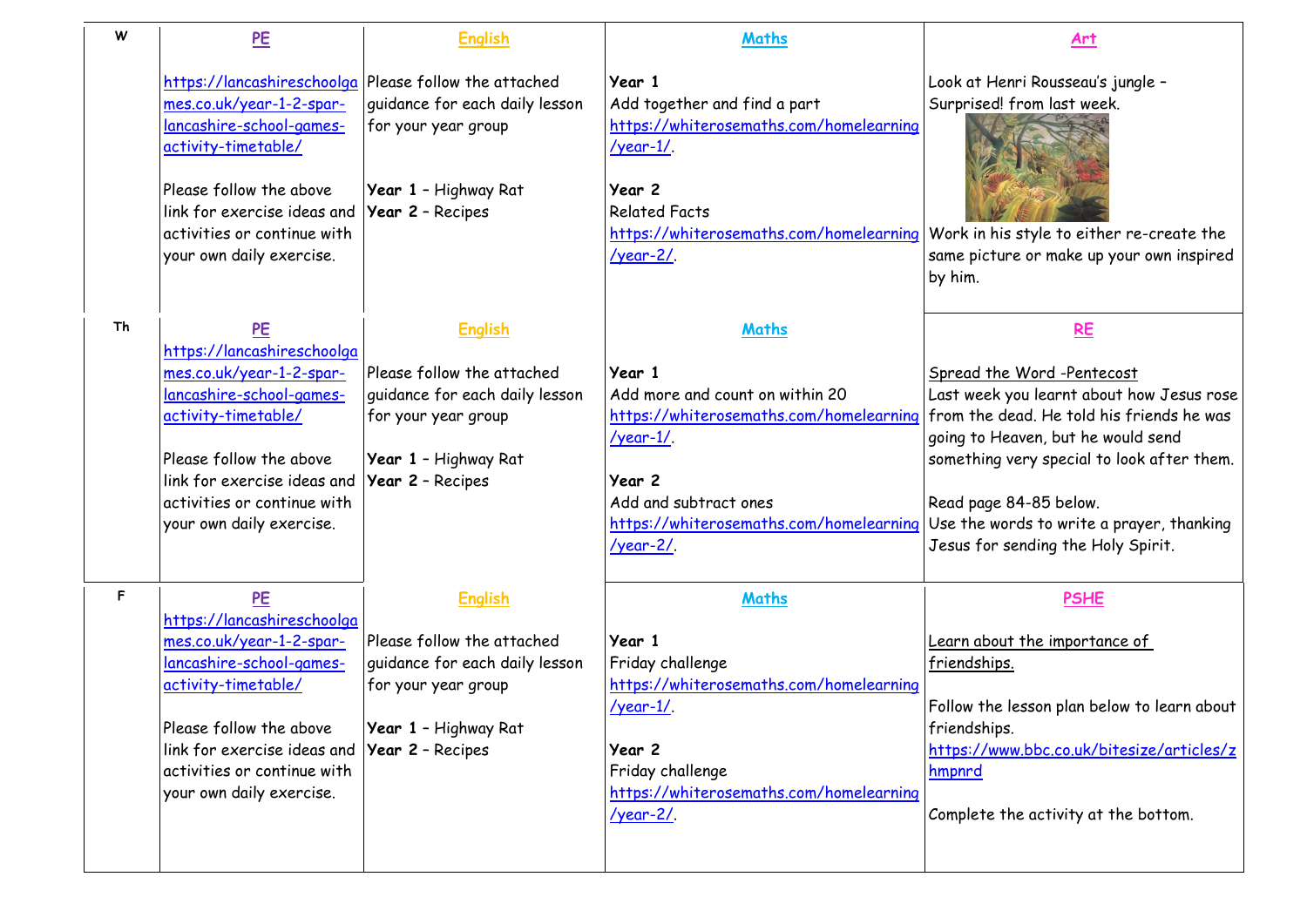## **Home Learning Tips**

LPDS TV has been devised for teachers, parents and children, offering short and simple tips, games and activities to keep children engaged with home learning.

Each episode lasts around 10 minutes and will be available for free on the Learning Excellence YouTube channel and Facebook page on a weekly basis.

Episode Three will go live at 9.30am on Monday 4th May and will feature 'family games to help with maths skills' with Andrew Taylor, 'orienteering around the home' with Glenn Swindlehurst, 'history around the home' with Steven Kenyon and 'quiz time' with Rob Musker: [https://www.youtube.com/watch?v=Ioz1z-iTbv8.](https://www.youtube.com/watch?v=Ioz1z-iTbv8)